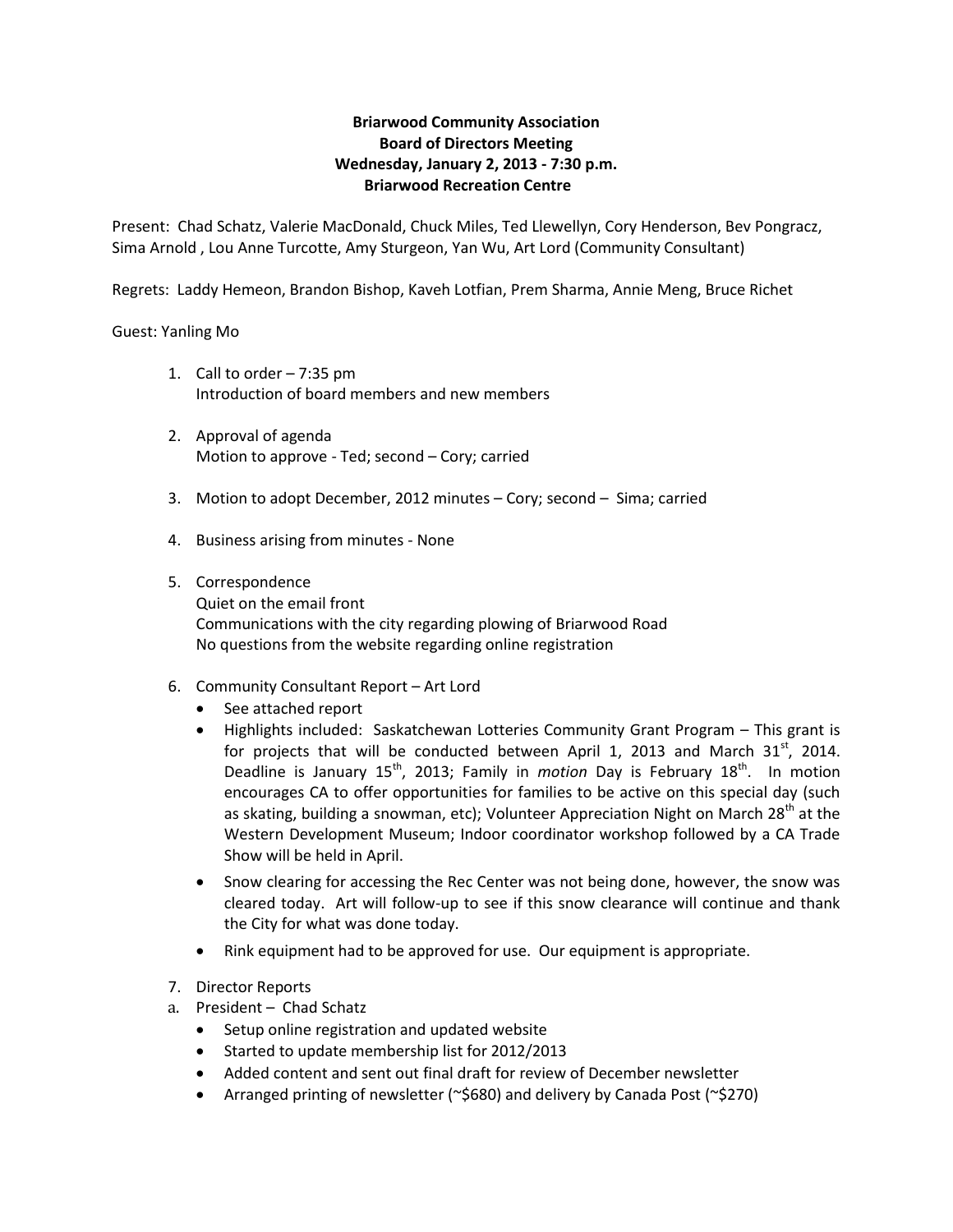- This month plan to transition of community centre coordinator position and evaluate use of merchant account in order to accept credit card payment for online registration.
- b. Past-president Tracey Kushniruk none
- c. Vice-president vacant
- d. Secretary Valerie MacDonald none
- e. Treasurer Ted Llewellyn
	- See financial report
	- Put together a nominal projected budget for 2013 that will be finalized at the March meeting and is projecting a slight surplus.
- f. Indoor Program Coordinator Sima Arnold
	- Registration is tomorrow night needs a few more people to help if possible
- g. Team Sports Coordinator Laddy Hemeon
	- *Indoor Soccer (U6, U8 and U10):* Received and updated rentals for the school for soccer. All of the coaches have their bookings for the remainder of the season
	- This month plan to look at drafting a contract for the jersey sponsors for the spring soccer
- h. Communications Coordinator Yan Wu
	- Got the newsletter out and attended a newsletter workshop
	- Look at getting the next newsletter out in March to announce soccer registration
- i. Civics Coordinator Bruce Richet None
- j. Parks and Green Space Coordinator Cory Henderson None
- k. Volunteer/Membership Coordinator Vacant
- l. Rink Coordinator Chuck Miles
	- Rented snow blower to clear ice as ice thickness would not support equipment.
	- Started up rink; hauled and cut firewood.
	- Firewood was donated and delivered by Brander Enterprises (Meadow Lake)
	- Power for rink light supplied by the Sheppard Family again.
	- Would like to gradually replace the equipment over the next 3 years as he plans on stepping down as coordinator. Consider having an apprentice to "learn the ropes".
- m. Recreation Centre Chad Schatz (acting)
	- 6 rentals in December
	- Copied emails from [bca.building@gmail.com](mailto:bca.building@gmail.com) to new email address [briarwoodpresident@gmail.com](mailto:briarwoodpresident@gmail.com) to transition coordinator role effective January 2, 2013
	- Met with LouAnne Turcotte (and Leah) to discuss Rec Ctr cleaning
- n. Social Bev Pongracz